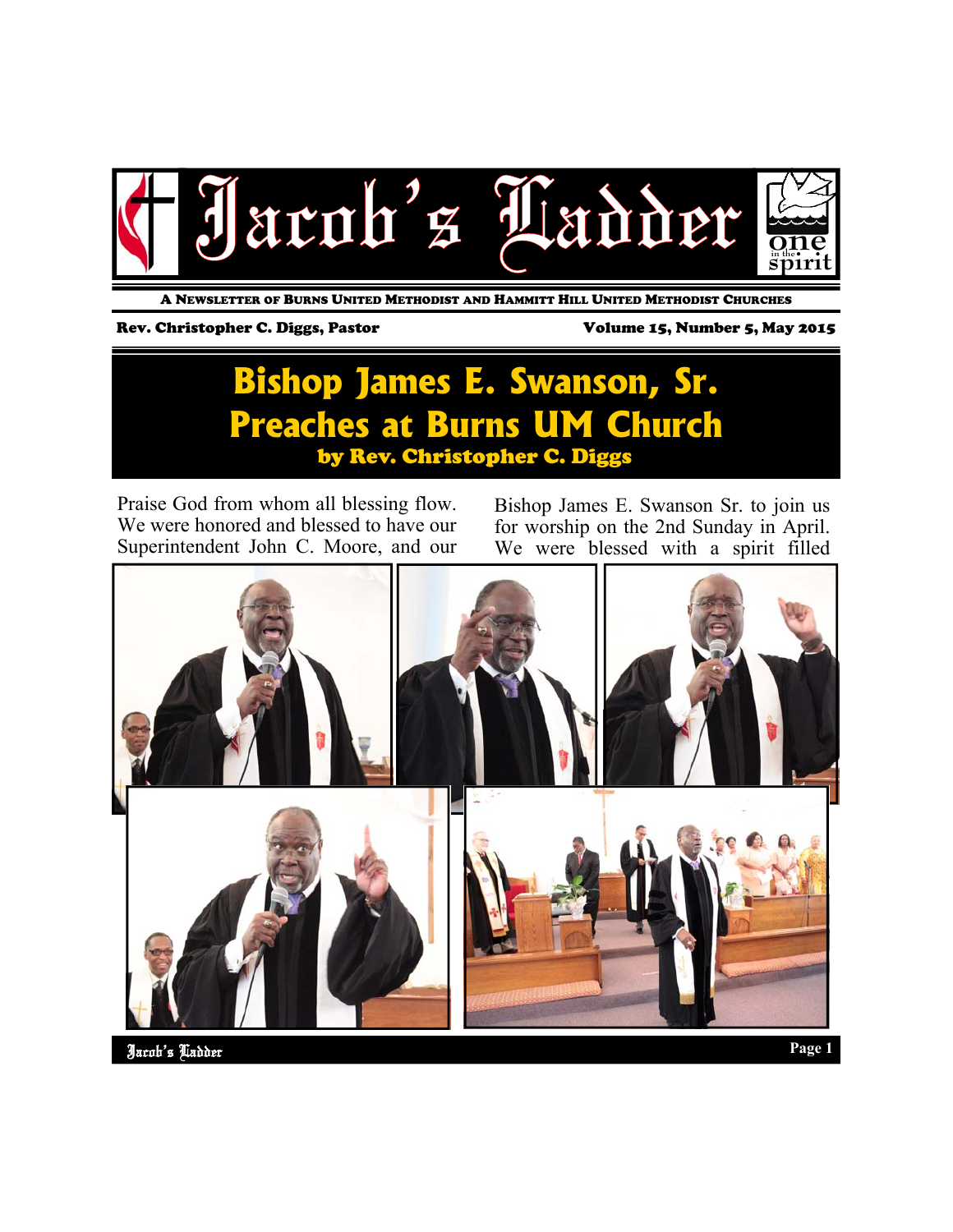service and our choir filled the air with sweet music which overjoyed our hearts. For those who have not been blessed to hear Bishop Swanson preach, you missed a treat. He delivered a rousing, energetic, edifying sermon that had the combined congregations of Burns and Hammitt Hill United Methodist Churches rocking. This service is indicative of what God is doing at both churches, and the possibilities that exist in the future. The fellowship meal was equally impressive, and many other

churches joined in with much excitement as well.

Let's not forget this was a collaborative effort from many people who sacrificed their time and talents to make our Bishop's visit a memorable one and my prayers are that we will continue to love each other and grow in Christ to become the very best at what God wants us to become.



PICTURED ABOVE: With the impending retirement of New Albany District Superintendent John C. Moore (Third from left above), Burns and Hammitt Hill United Methodist Churches presented him with an Appreciation Plaque. Pictured above with him (from I. to r.) are Rev. Marvin Gipson, Bishop Swanson and Pastor Diggs.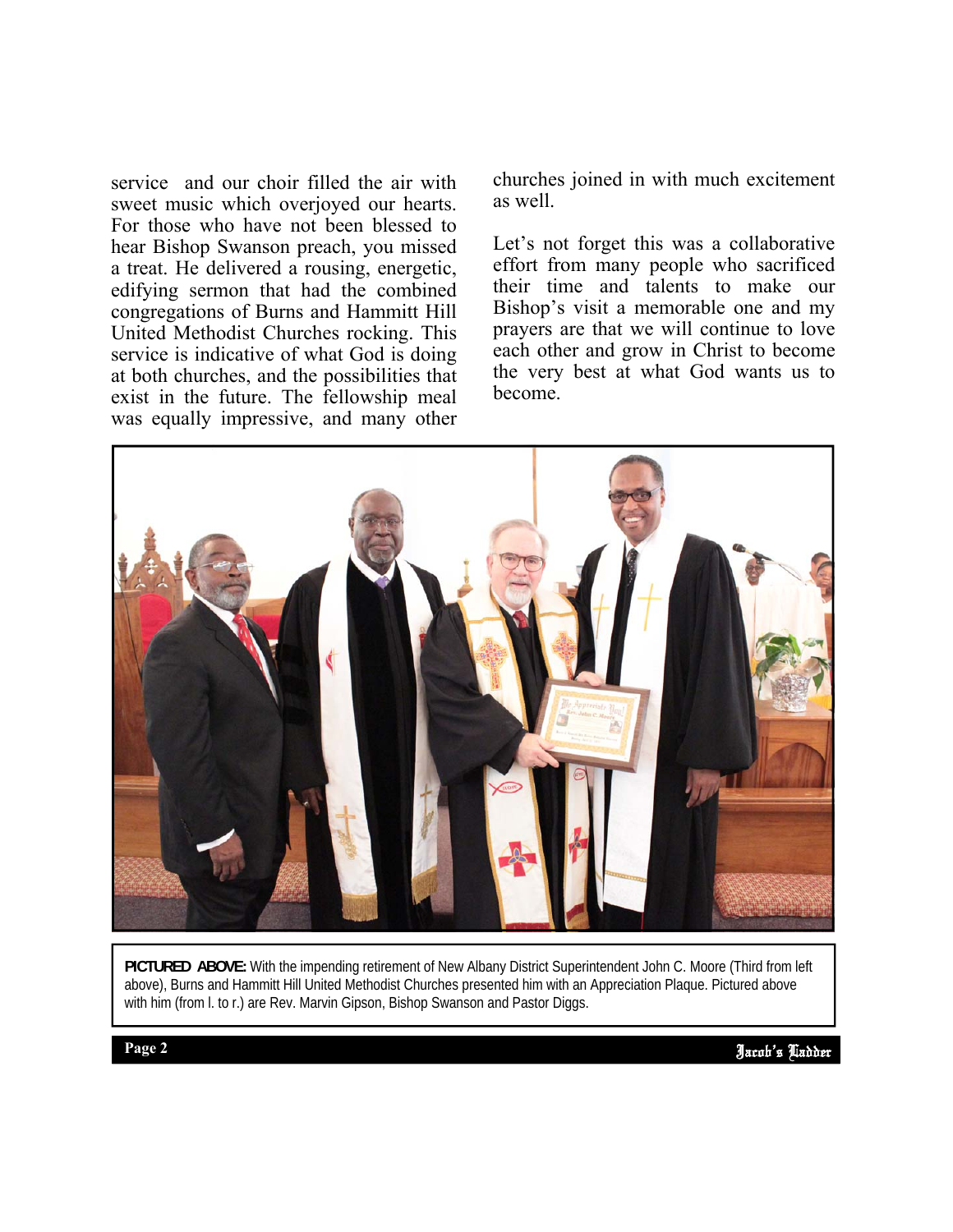# **Kara Hilliard Wins Arbor Day Poster Contest**



Congratulations to Kara Hilliard for placing first in the Oxford/Lafayette County Arbor Day Poster Contest. Kara was recognized at Oxford's Arbor Day Celebration at the new Oxford High School on Friday, April 24, 2015. First place also includes a monetary award from the Mississippi Forestry Commission.

Kara is the granddaughter of our own Laura Ann Cancer, and the winner of Burns UMC's 2013 Valentine's Day Program.

## **Burns and Hammitt Hill Welcome Rev. Gregg Wax as Associate Minister**



Minister Gregg Wax was born in Amory, Mississippi, and educated in the Amory Public School system. He is married to Yolanda Tate Wax and together they have six children, and currently reside in Tupelo, Mississippi.

Minister Wax gave his life to Christ at St

Paul MB Church in Amory at the age of 12. Shortly after moving to Tupelo in 1985, he joined Rising Star MB Church. In 2009 Min. Wax became a member of Life Changing Ministries in Tupelo, and it was there that he received his calling into the ministry in 2012. Under the guidance of his late uncle, Pastor Benjamin Wax, he became an associate minister at Valley Chapel United Methodist Church, in Hamilton, Mississippi.

Now under the guidance of Pastor Christopher Diggs, Minister Wax has come to Oxford as an associate Minister at Burns United Methodist Church and Hammitt Hill United Methodist Church. He is currently working his way through the candidacy program of the United Methodist Church, and plans on furthering his education in ministry, divinity and theology.

Minister Wax is a Senior Process Technician at Tronox Chemical Corporation, LLC, where he has been employed for 23 years.